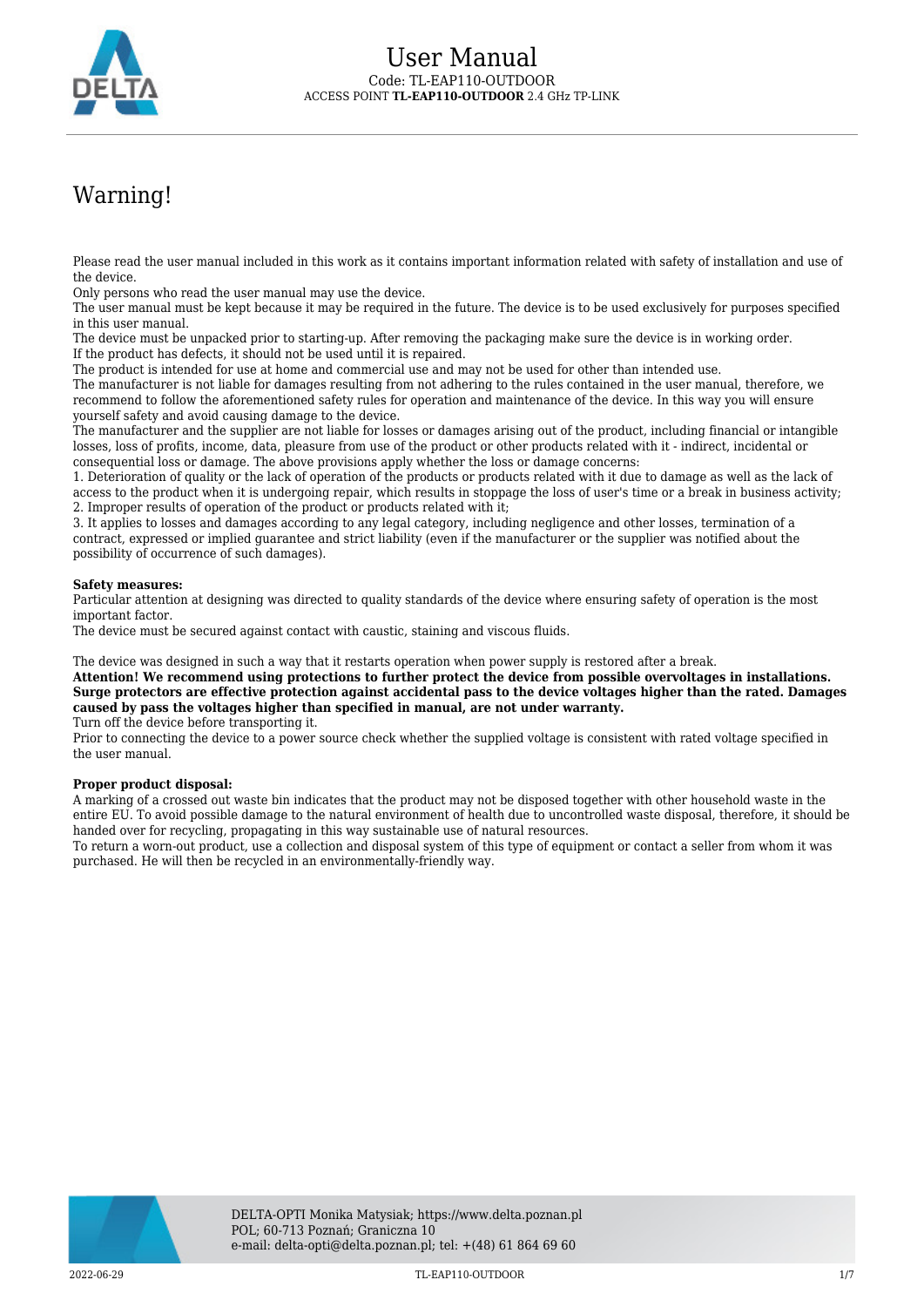

Wireless, outdoor access point, built for outdoor Wi-Fi applications, working in N300 2x2 MIMO standard. Easy to install on any wall or pole. Free Auranet Controller Software enables to centrally manage of wireless network.

Enterprise class Wi-Fi security help to decrease network security threats. Device allows to secure data transmission using the encryption protocols: WEP, WPA/WPA2 and WPA-PSK/WPA2-PSK (64/128/152 bits).

| Frequency range:                     | 2.4 GHz  2.483 GHz                                                                                        |
|--------------------------------------|-----------------------------------------------------------------------------------------------------------|
| Antenna type:                        | 2 x 5 dBi Outdoor Omnidirectional antenna - 2x2 MIMO                                                      |
| Standards:                           | IEEE 802.11b, IEEE 802.11g, IEEE 802.11n                                                                  |
| Baud rates:                          | • 11n : max. 300 Mbps (dynamic)<br>$\cdot$ 11g : max. 54 Mbps (dynamic)<br>• 11b : max. 11 Mbps (dynamic) |
| Protections:                         | 64/128/152-bit WEP / WPA / WPA2-Enterprise, WPA-PSK/WPA2-PSK                                              |
| LAN ports:                           | 1 x 10/100 Mbps                                                                                           |
| Management interface:                | Web browser, Auranet application                                                                          |
| Transmitter power:                   | $< 20$ dBm                                                                                                |
| Housing:                             | Outdoor, plastic (Weatherproof)                                                                           |
| Overvoltage protection:              | $\cdot$ 15 kV ESD<br>$\cdot$ 6 kV lightning                                                               |
| Power supply PoE:                    | $\checkmark$ Passive                                                                                      |
| Power supply:                        | Passive PoE, 24 V DC / 0.6 A (power adapter included)                                                     |
| Operation temp. / Relative humidity: | $-30$ °C $\dots$ 65 °C / 10 % $\dots$ 90 %                                                                |

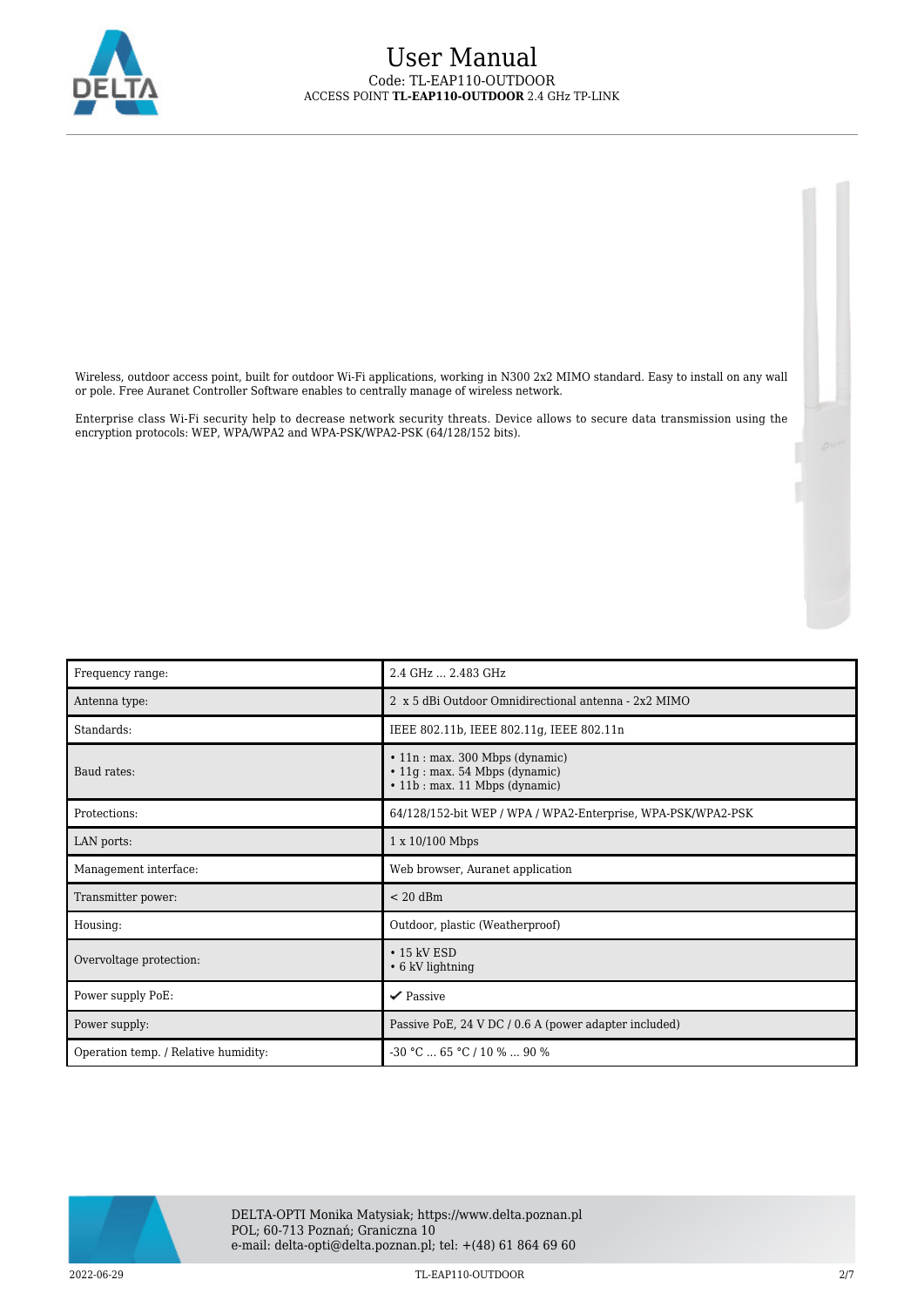

| Main features:         | • Auranet Central Management System<br>• Multi-SSID<br>• Automatic channel assignment<br>• Transmit power control<br>• Load balance<br>• QoS - mechanisms, which provide the high quality of transmission<br>• Enable/Disable Wireless Radio<br>• Rate limit<br>• Wireless transmission statistics<br>• Reboot schedule<br>• Wireless Network Schedule<br>• Authentication using the welcome page<br>• Access control<br>• MAC addresses filtering<br>• Wireless isolation between clients<br>• SSID to VLAN mapping<br>• Rogue Access Point detection<br>$\cdot$ 802.1x Radius<br>• Watchdog built-in<br>• Power supply PoE<br>• Easy to install on any wall or pole |
|------------------------|-----------------------------------------------------------------------------------------------------------------------------------------------------------------------------------------------------------------------------------------------------------------------------------------------------------------------------------------------------------------------------------------------------------------------------------------------------------------------------------------------------------------------------------------------------------------------------------------------------------------------------------------------------------------------|
| "Index of Protection": | <b>IP65</b>                                                                                                                                                                                                                                                                                                                                                                                                                                                                                                                                                                                                                                                           |
| Weight:                | $0.15$ kg                                                                                                                                                                                                                                                                                                                                                                                                                                                                                                                                                                                                                                                             |
| Dimensions:            | 216 x 46 x 34 mm                                                                                                                                                                                                                                                                                                                                                                                                                                                                                                                                                                                                                                                      |
| Manufacturer / Brand:  | TP-LINK                                                                                                                                                                                                                                                                                                                                                                                                                                                                                                                                                                                                                                                               |
| Guarantee:             | 3 years                                                                                                                                                                                                                                                                                                                                                                                                                                                                                                                                                                                                                                                               |

Front view:

Mounting side view:

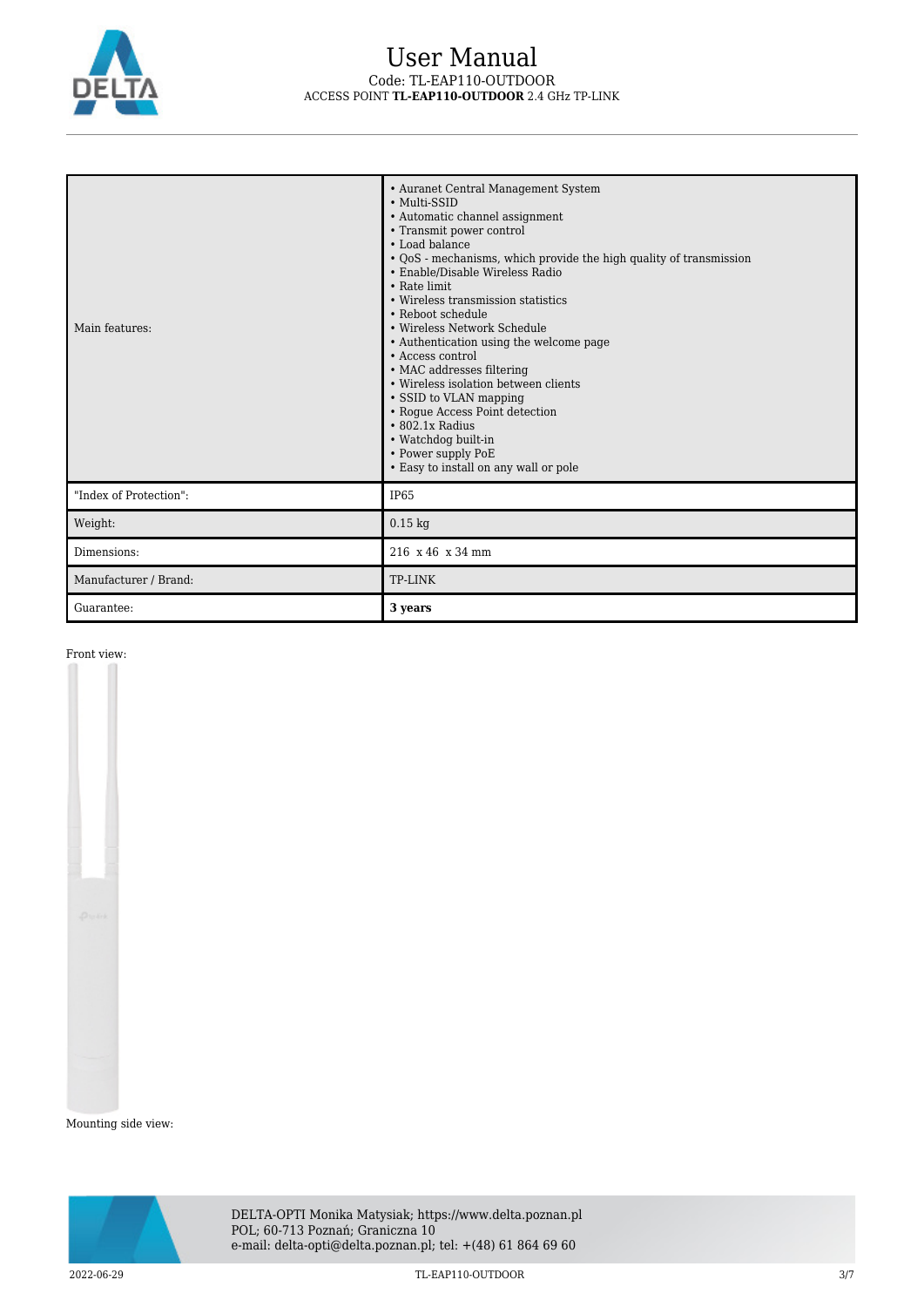



Both sides views:





DELTA-OPTI Monika Matysiak; https://www.delta.poznan.pl POL; 60-713 Poznań; Graniczna 10 e-mail: delta-opti@delta.poznan.pl; tel: +(48) 61 864 69 60

2022-06-29 TL-EAP110-OUTDOOR 4/7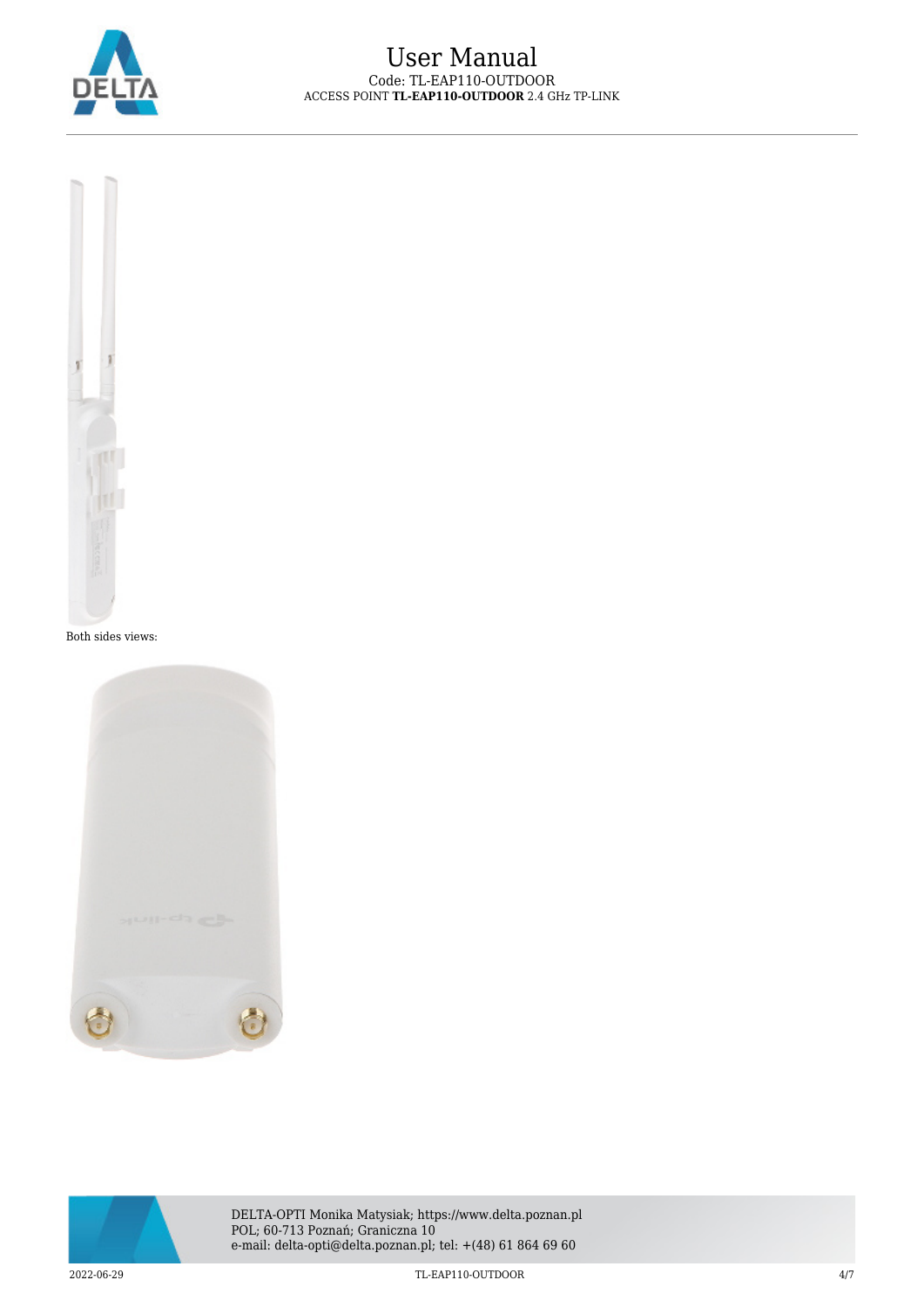



Ethernet socket view:



PoE power adapter:



DELTA-OPTI Monika Matysiak; https://www.delta.poznan.pl POL; 60-713 Poznań; Graniczna 10 e-mail: delta-opti@delta.poznan.pl; tel: +(48) 61 864 69 60

2022-06-29 TL-EAP110-OUTDOOR 5/7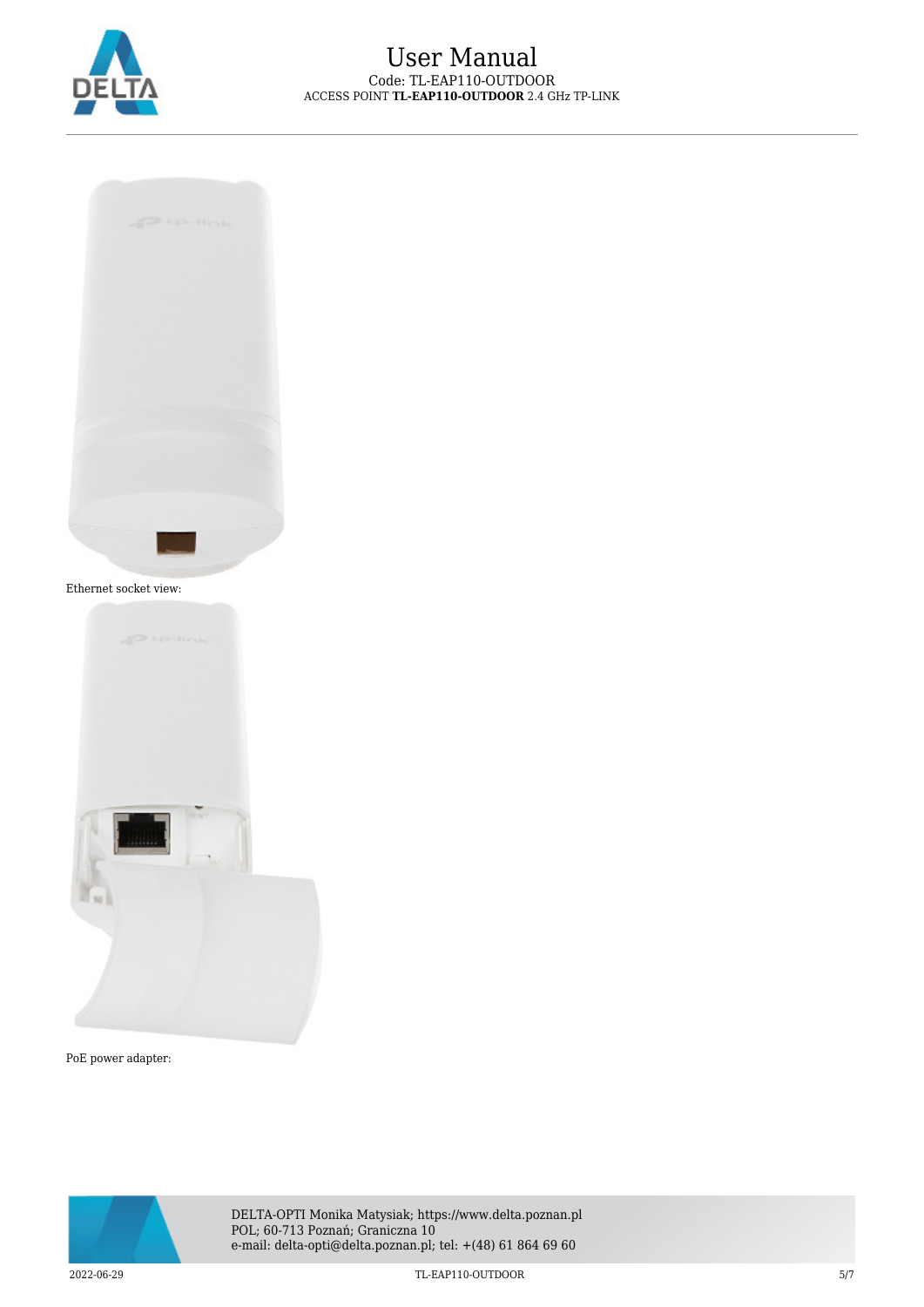



#### Adapter connectors: